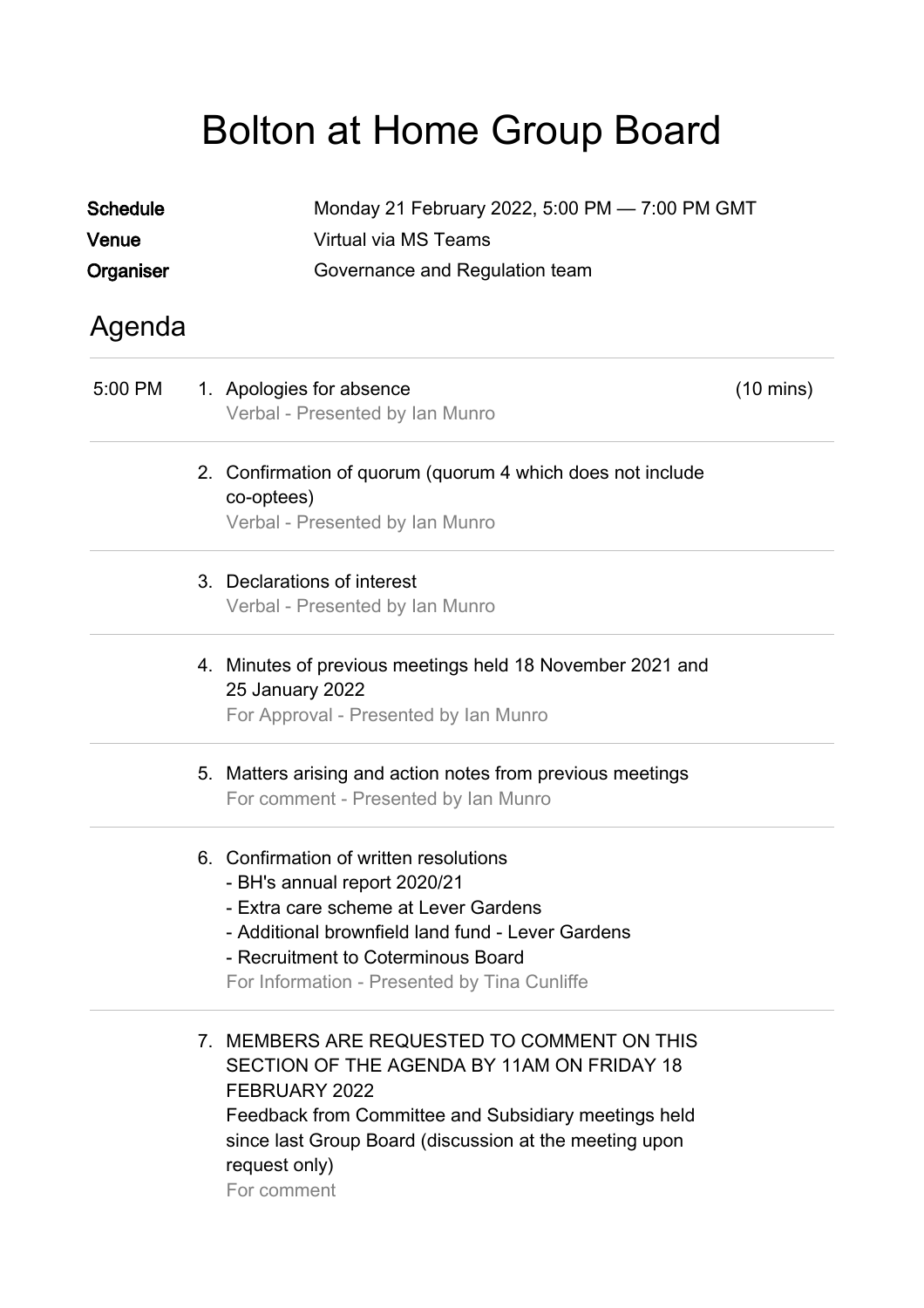|         | 7.1. Operations Committee held 13 January 2022                                     |                     |
|---------|------------------------------------------------------------------------------------|---------------------|
|         | 7.2. Maxmedia Board held 17 January 2022                                           |                     |
|         | 7.3. R-haus Living Board held 19 January 2022                                      |                     |
|         | 7.4. Group Governance Committee held 26 January 2022                               |                     |
|         | 7.5. Group Development Committee held 31 January 2022                              |                     |
|         | 7.6. Stonecross Homes Board held 31 January 2022                                   |                     |
|         | 7.7. Starts with you Board held 1 February 2022                                    |                     |
|         | 7.8. Group Audit & Risk Committee held 3 February 2022                             |                     |
|         | 7.9. Arcon Board held 8 February 2022                                              |                     |
|         | 7.10. Operations Committee held 10 February 2022                                   |                     |
| 5:10 PM | 8. Group CEOs update<br>Verbal - Presented by Jon Lord                             | $(15 \text{ mins})$ |
| 5:25 PM | 9. Greenworks project<br><b>Presentation - Presented by Noel Sharpe</b>            | $(15 \text{ mins})$ |
| 5:40 PM | 10. Coterminous Board - next steps<br>Verbal - Presented by Tina Cunliffe          | $(10 \text{ mins})$ |
| 5:50 PM | 11. Refinancing update<br>For Approval - Presented by Edward Mellor                | $(40 \text{ mins})$ |
|         | 12. Subsidiary business plans 2022/23<br>For Approval - Presented by Edward Mellor |                     |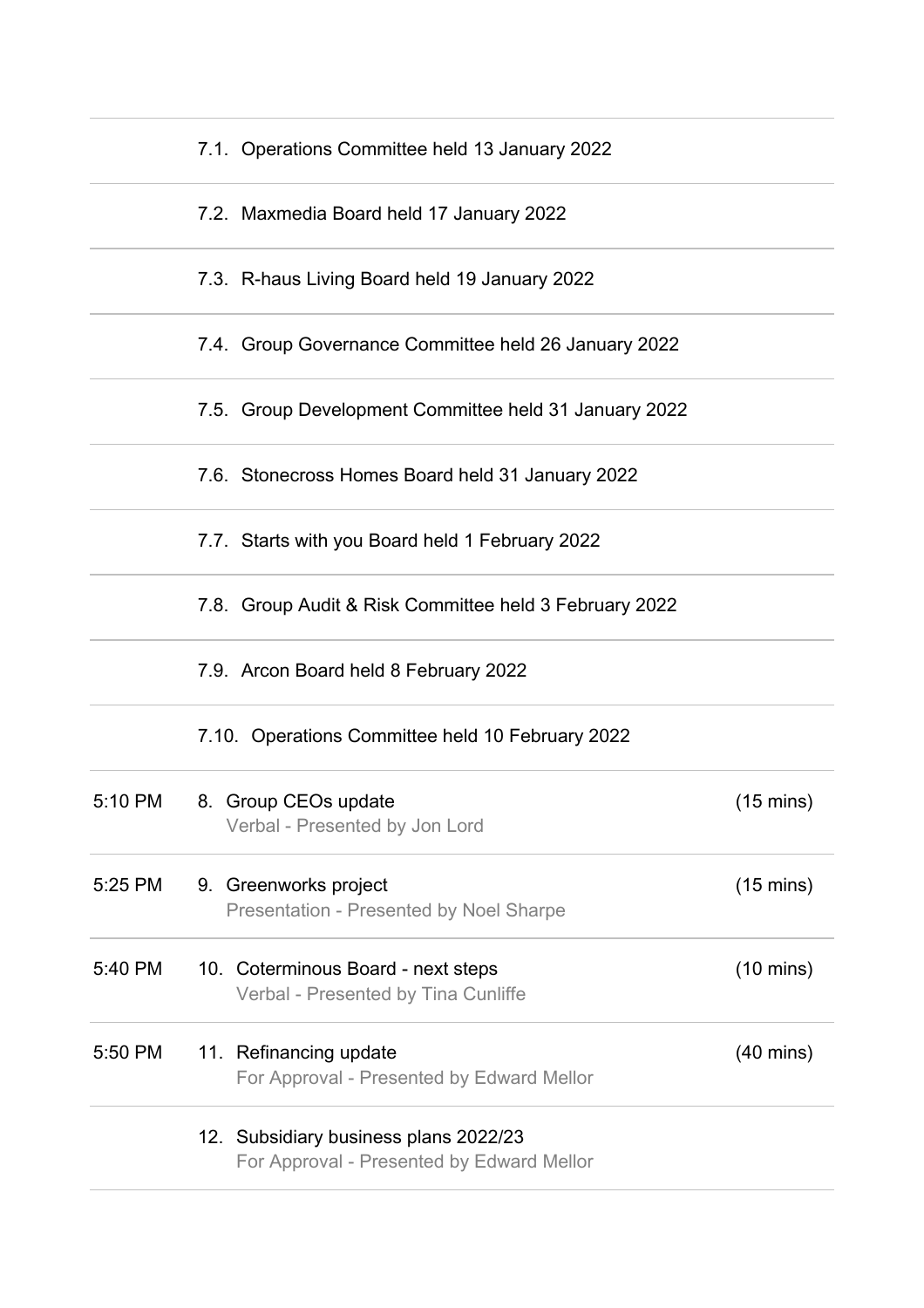|           | 13. Arcon's annual budget 2022/23<br>For Approval - Presented by Pam Welford                                                                                                                              |                     |
|-----------|-----------------------------------------------------------------------------------------------------------------------------------------------------------------------------------------------------------|---------------------|
|           | 14. Business plan assumptions<br>For Approval - Presented by Edward Mellor                                                                                                                                |                     |
|           | 15. Stonecross Homes on-lending agreement<br>For Approval - Presented by Edward Mellor                                                                                                                    |                     |
| 6:30 PM   | 16. Self-assessment with Ombudsman code<br><b>Presented by Warren Brierley</b><br>For Approval                                                                                                            | $(10 \text{ mins})$ |
| 6:40 PM   | 17. Self-assessment against the Ombudsman's Effective<br><b>Involvement of Governing Bodies</b><br>Presented by Caroline Fraser and Warren Brierley<br>For Approval                                       | $(10 \text{ mins})$ |
| 6:50 PM   | 18. Strategic performance report to Board (quarter 3 2021/22)<br>(Bolton at Home & Arcon) and updates on actions in our<br>change plan (2021-2026)<br>For Approval - Presented by Caroline Fraser         | $(15 \text{ mins})$ |
|           | 19. Commercial subsidiaries performance report to Group<br>Board quarter 3 2021/22<br>For Approval - Presented by Caroline Fraser                                                                         |                     |
|           | 20. Group health and safety report quarter 3 2021/22<br>For Approval - Presented by Caroline Fraser                                                                                                       |                     |
| 7:05 PM   | 21. Financial monitoring report quarter 3 2021/22<br>For Approval - Presented by Alison Foster                                                                                                            | $(10 \text{ mins})$ |
| $7:15$ PM | 22. MEMBERS ARE REQUESTED TO COMMENT ON THIS<br>SECTION OF THE AGENDA BY 11AM ON FRIDAY 18<br>FEBRUARY 2022<br>To be approved as one item at the meeting (discussion at<br>the meeting upon request only) | $(5 \text{ mins})$  |